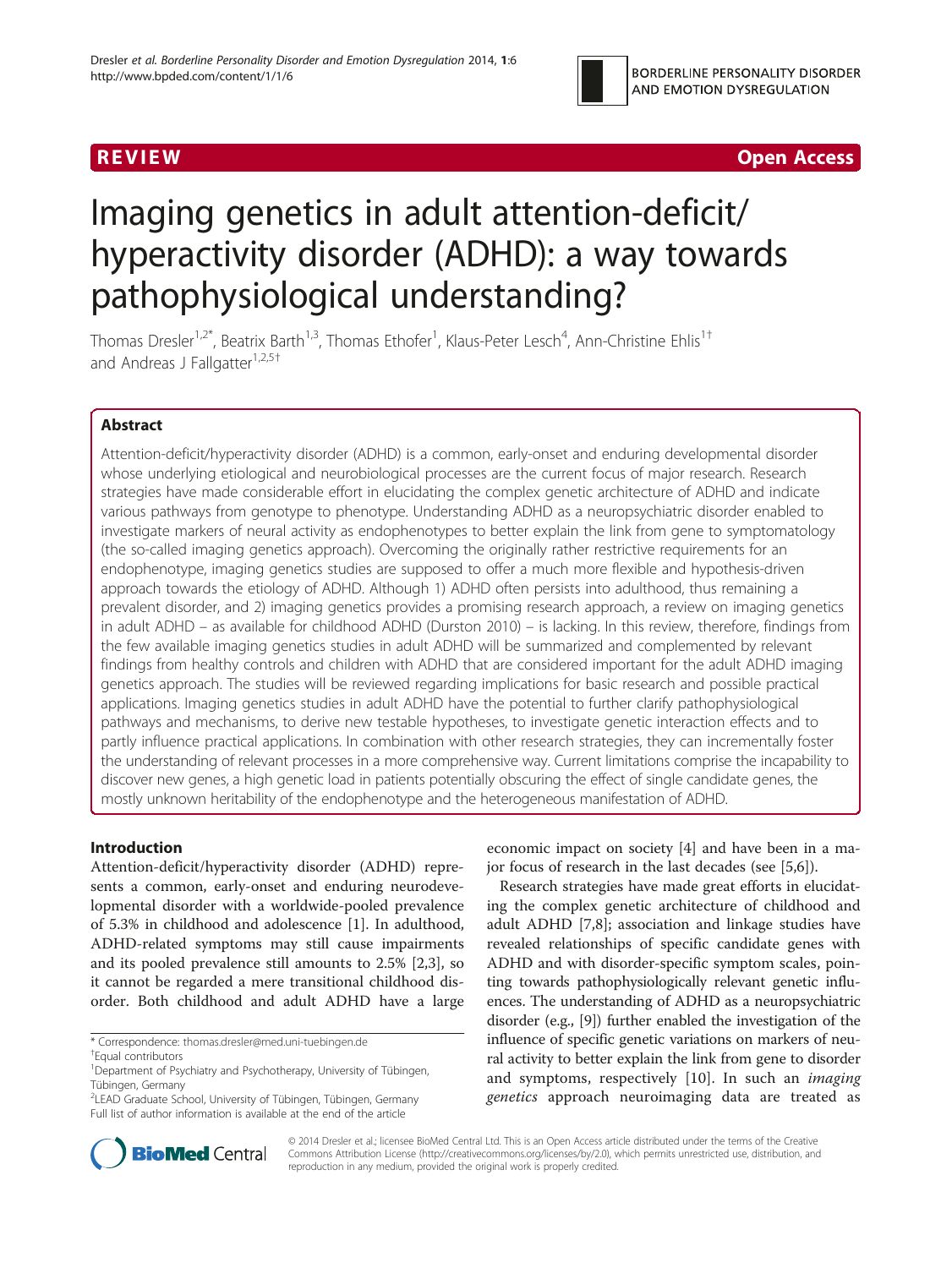endophenotypes [\[10,11\]](#page-6-0), which are assumed to be more closely related to the underlying cellular and pathophysiological processes than the symptomatic behavior or the categorical diagnoses themselves. The pathway from gene to behavior is complex and characterized by different steps (see Figure one in [\[12\]](#page-6-0)): variation in gene expression results in differential availability of proteins, which are necessary for specific structural and functional properties of neurons that make up neural units and circuits. The response of these circuits can be measured using various neuroimaging techniques such as functional magnetic resonance imaging (fMRI), positron emission tomography (PET), functional near-infrared spectroscopy (NIRS), magnetoencephalography (MEG) and electroencephalography (EEG). The first imaging genetics studies were published around the millennium (e.g., [[13](#page-6-0)]) when imaging methods became more broadly available. Since then, the number of publications on imaging genetics has increased considerably and studies where applied to various neuropsychiatric disorders and related (endo)phenotypes.

Although the endophenotype concept for neuropsychiatric disorders [\[14](#page-6-0)] was rather restrictive and axiomatic when being first introduced (e.g., [\[11\]](#page-6-0)), in recent years notions for a reconceptualization have been proposed. For example, Kendler and Neale [\[15\]](#page-6-0) stress the necessity of differentiating between mediational (i.e. the endophenotype mediates the relation from gene to disorder) and liability index models (i.e. the endophenotype is riskindicating and may only be an epiphenomenon), thus broadening the original framework. Furthermore, endophenotypes and thus imaging data could reflect environmental influences; it is also feasible to assume that some genetic influences only affect the endophenotype while others only affect the clinical symptoms [\[15](#page-6-0)]. Taken together, this illustrates that current concepts of (neuroimaging) endophenotypes may provide new insights into the pathophysiological processes and mechanisms as several influencing factors are considered and as the originally rather restrictive requirements for an endophenotype do not have to be fulfilled. This allows a much more flexible and hypothesis-driven approach towards the etiology of ADHD. Yet, imaging genetics in ADHD is still in its infancy and studies are scarce [\[16\]](#page-6-0).

Although 1) ADHD often persists into adulthood, thus remaining a prevalent disorder, and 2) imaging genetics provides a promising research approach, a review on imaging genetics in adult ADHD – as available for childhood ADHD [\[17\]](#page-6-0) – is lacking. In the present review, we will first summarize the findings from the few available imaging genetics studies in adult ADHD and subsequently discuss the various potentials and challenges in pathophysiological research and clinical implications assuming a more flexible understanding of endophenotypes [[15\]](#page-6-0).

# Review

Literature searches using available data bases (pubmed, google scholar) were conducted to find imaging genetics studies in adult samples of ADHD (till May 2013). Eight studies (4 fMRI, 4 EEG) were then classified into two categories, i.e. cognitive and affective-motivational approaches, depending on whether they applied cognitive or emotional-motivational paradigms.<sup>a</sup> Although this distinction is arbitrary and may not always be unambiguous, it should help to better organize the available data. Table [1](#page-2-0) summarizes the reviewed studies and Table [2](#page-3-0) provides information about the effects the gene variants have.

# Cognitive paradigms

Patients with childhood and adult ADHD show impairments in different cognitive domains [\[18,19\]](#page-6-0) which represent a core feature in ADHD-related psychopathology (e.g., [[5\]](#page-6-0)). The available imaging genetics studies have implemented different cognitive paradigms.

# Go/NoGo paradigms

Continuous performance tasks (CPT, see [\[20](#page-6-0)]) involve the combination of response execution (in Go trials) and response inhibition processes (in NoGo trials) and thus higher-order motor control and attention. In a series of electroencephalographic (EEG) studies, our research group has applied an OX version of the CPT in a large sample of adult ADHD patients investigating the influence of several gene variants on behavioural and neural parameters. In these studies, we derived a topographical event-related potential (ERP) parameter, the so-called NoGo anteriorization (NGA), which has been proposed to reflect mechanisms of prefrontal response control. Basically, the individual NGA is calculated as the difference between the mean area centroids of the P300 field maps for the Go and NoGo condition. In one study [[21\]](#page-7-0), for two ADHD-associated gene variants within the tryptophan hydroxylase 2 (TPH2) gene (i.e. rs4570625, rs11178997) the risk alleles were associated with reduced NGA in both patients and controls. On the behavioral level, the expected pattern of lower performance in ADHD was found. In a subsequent study, the dopamine transporter (DAT, SLC6A3) gene was investigated. It had been found that in adult ADHD – contrary to childhood ADHD – the 9-repeat allelic variant of SLC6A3 represented the risk allele [\[22,23](#page-7-0)]. Therefore, we hypothesized for our adult sample that the 9-repeat allele should be associated with decreased prefrontal function. In line with this hypothesis we found that – only in patients – the 9-repeat allele was associated with a reduced NGA, while there was no significant effect in the control group [[24\]](#page-7-0). Recently, we were able to show that – across ADHD patients and controls – there was no main effect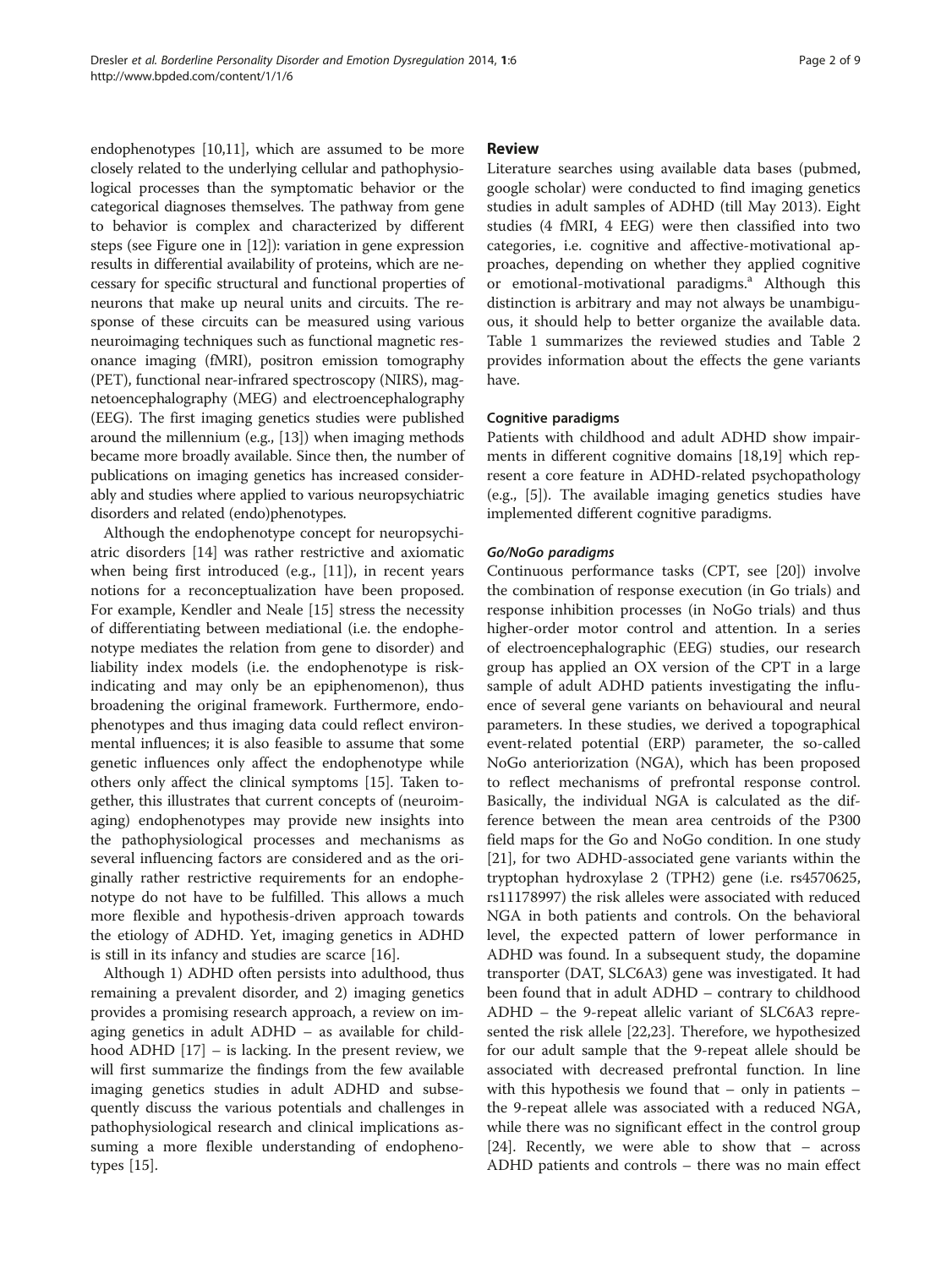<span id="page-2-0"></span>

| Table 1 Studies on imaging genetics in adult ADHD |  |
|---------------------------------------------------|--|
|---------------------------------------------------|--|

| <b>Authors</b>         | Participants Paradigm |                                   | Gene variant                                          | Imaging   | Imaging genetics results                                                                                                                                                                                                                        |
|------------------------|-----------------------|-----------------------------------|-------------------------------------------------------|-----------|-------------------------------------------------------------------------------------------------------------------------------------------------------------------------------------------------------------------------------------------------|
| Baehne et al. [21]     | 124 patients          | Go/NoGo task (CPT)                | TPH2 (G-allele polymorphism                           | EEG (NGA) | Reduced NGA in risk allele carriers in<br>ADHD and healthy controls                                                                                                                                                                             |
|                        | 84 controls           |                                   | in rs4570625, T-allele<br>polymorphism in rs11178997) |           |                                                                                                                                                                                                                                                 |
| Dresler et al. [24]    |                       | 161 patients Go/NoGo task (CPT)   | SLC6A3 (3' UTR VNTR)                                  | EEG (NGA) | Reduced NGA in 9-repeat allele carriers<br>in the patients, no influence in healthy<br>controls                                                                                                                                                 |
|                        | 109 controls          |                                   |                                                       |           |                                                                                                                                                                                                                                                 |
| Fallgatter et al. [29] |                       | 216 patients Go/NoGo task (CPT)   | LPHN3                                                 | EEG (NGA) | Reduced NGA in the LPHN3 high<br>risk group                                                                                                                                                                                                     |
| Heinzel et al. [25]    |                       | 181 patients Go/NoGo task (CPT)   | COMT (Val158Met), DRD4<br>(exon 3 VNTR)               | EEG (NGA) | Significant DRD4 $\times$ COMT interaction on<br>NGA (DRD4 no7R: inverted u-shape with<br>increasing COMT-dependent DA levels,<br>DRD4 7R: u-shape), no gene main<br>effects, no interaction with group                                         |
|                        | 114 controls          |                                   |                                                       |           |                                                                                                                                                                                                                                                 |
| Brown et al. [23]      | 52 patients           | Working memory (n-back)           | SLC6A3 (3' UTR VNTR)                                  | fMRI      | Marginal reduced left mePFC signal in<br>9-repeat allele carriers in patients and<br>controls, marginal genotype-by-<br>diagnosis interaction in the SMA/dACC<br>(increased activation in 10-repeat allele<br>homozygous patients vs. controls) |
|                        | 38 controls           |                                   |                                                       |           |                                                                                                                                                                                                                                                 |
| Brown et al. [30]      | 42 patients           | Multi-source interference<br>task | SLC6A3 (3' UTR VNTR)                                  | fMRI      | Hypoactivation in 9-repeat allele<br>homozygous patients in the left dACC                                                                                                                                                                       |
| Hoogman et al. [32]    | 63 patients           | Delay discounting task            | NOS1 exon 1f-VNTR                                     | fMRI      | SS-allele carriers demonstrate higher<br>ventral striatum activity in patients                                                                                                                                                                  |
|                        | 41 controls           |                                   |                                                       |           |                                                                                                                                                                                                                                                 |
| Hoogman et al. [34]    | 87 patients           | Delay discounting task            | SLC6A3 (3'UTR VNTR/intron 8                           | fMRI      | No significant effects of DAT1 haplotype<br>on striatal activity                                                                                                                                                                                |
|                        | 77 controls           |                                   | VNTR haplotype)                                       |           |                                                                                                                                                                                                                                                 |

CPT, continuous performance test; DA, dopamine; dACC, dorsal anterior cingulate cortex; EEG, electroencephalography; fMRI, functional magnetic resonance imaging; mePFC, medial prefrontal cortex; NGA, NoGo-anteriorisation; SMA, supplementary motor area; UTR, untranslated region; VNTR, variable number of tandem repeats.

of two common gene variations (i.e. catecholamine-Omethyl transferase [COMT] val158met polymorphism; dopamine receptor D4, DRD4 variable number of tandem repeats [VNTR]) on behavioral performance or the NGA, but an interaction between the gene variants on the investigated parameters [[25\]](#page-7-0). Such gene-by-gene interaction effects may offer new insights into the interplay of various genes at the physiological level. During the last years, a rather unexpected genetic candidate came into focus of ADHD research, i.e. common haplotype of the latrophilin 3 (LPHN3) gene that has been found to be associated with the disorder in pedigrees and population-based studies [[26](#page-7-0),[27](#page-7-0)]. It has also been shown to modulate dopaminergic neuron formation and locomotor activity/impulsivity in zebrafish, whereby effects can be influenced by methylphenidate [\[28\]](#page-7-0). Given this, we also found that having two risk alleles of the LPHN3 gene was associated with a decreased NGA [[29\]](#page-7-0).

#### Working memory paradigms

In these tasks, subjects are required to maintain or manipulate information in memory to fulfil specific experimental conditions. In an fMRI study, Brown et al. [[23](#page-7-0)] applied a sequential letter visual n-back task and investigated whether task-specific activation contrasting 2- vs. 0-back was influenced by group or DAT genotype. While no differences emerged on the behavioral level, a marginal association of the DAT 9-allele with increased task-related suppression in the left medial PFC and a marginal genotype  $\times$  diagnosis interaction in the dorsal anterior cingulate cortex (dACC) was found. According to the authors, the finding suggests that the task-related suppression in the default mode network (DMN) might act as an intermediate phenotype between DAT1 and ADHD.

#### Interference paradigms

These tasks require subjects to ignore specific (task-irrelevant) information to perform the experimental conditions correctly. In an ADHD group, Brown et al. [[30](#page-7-0)] investigated mediating effects of the DAT1 gene on dACC function in a multi-source interference task (MSIT) and found less activation in homozygous 10- as compared to 9-repeat allele carriers when confronted with responseincongruent interfering stimuli.

#### Affective-motivational paradigms

In the emotional domain, ADHD patients also display various disturbances [[31\]](#page-7-0); however, these have so far rarely been investigated in imaging genetics studies.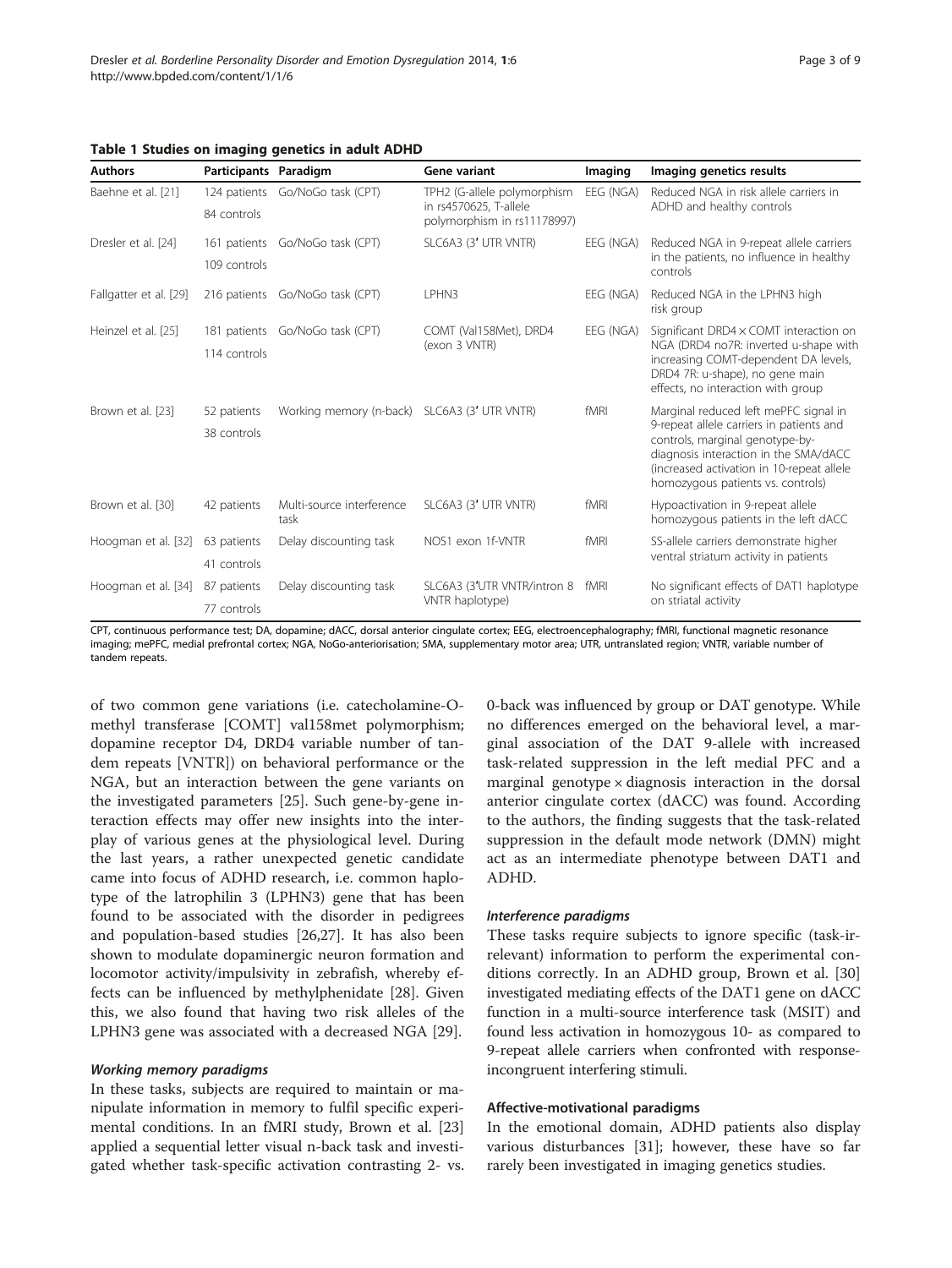<span id="page-3-0"></span>Table 2 Effects of gene variants

| Gene variant                                                               | Gene product                              | function                                           | Gene product Influence of variant                                                                         | Primary brain<br>regions of action                                  | Physiologic effects                                                                                                                                  |
|----------------------------------------------------------------------------|-------------------------------------------|----------------------------------------------------|-----------------------------------------------------------------------------------------------------------|---------------------------------------------------------------------|------------------------------------------------------------------------------------------------------------------------------------------------------|
| Dopamine system                                                            |                                           |                                                    |                                                                                                           |                                                                     |                                                                                                                                                      |
| COMT (Val158Met)                                                           | Catechol-o-<br>methyltransferase          | Degradation of<br>catecholamines                   | Met variant- carriers<br>have reduced COMT<br>activity                                                    | Prefrontal Cortex                                                   | Differential dopaminergic signaling<br>influences PFC function (COMT-<br>genotype model), may explain different<br>drug effects [58]                 |
| DRD4 (exon 3 VNTR)                                                         | Dopamine<br>receptor D4                   | Dopaminergic<br>transmission                       | 7R-carriers have<br>reduced DRD4 function                                                                 | Prefrontal Cortex                                                   | Variation in dopaminergic signaling<br>influences PFC function, interaction with<br>other genotypes [25]                                             |
| SLC6A3 (3'UTR VNTR);<br>SLC6A3 (3'UTR VNTR/<br>intron 8 VNTR<br>haplotype) | Dopamine<br>transporter                   | Reuptake of<br>dopamine                            | 9R- vs. 10R-carriers have Striatum<br>reduced or increased<br>DAT availability<br>(inconsistent findings) |                                                                     | Variability of striatal dopamine<br>Transporter availability influences PFC<br>function directly or indirectly via<br>cortico-striatal pathways [24] |
| Serotonin system                                                           |                                           |                                                    |                                                                                                           |                                                                     |                                                                                                                                                      |
| TPH2 (e.g. rs4570625,<br>rs11178997)                                       | Tryptophan<br>hydroxylase 2               | Synthesis of<br>serotonin                          | Influences<br>transcriptional activity                                                                    | Raphe nuclei, with<br>ubiquitous action<br>of serotonin             | Differential activity of the cortico-limbic<br>circuit                                                                                               |
| Others                                                                     |                                           |                                                    |                                                                                                           |                                                                     |                                                                                                                                                      |
| NOS1 exon 1f-VNTR                                                          | Neuronal nitric<br>oxide (NO)<br>synthase | Synthesis of<br>neuronal NO                        | Allelic variation in<br>reporter gene<br>expression                                                       | Striatum                                                            | NO function influences dopamine<br>signaling [32]                                                                                                    |
| LPHN3 (ADHD risk<br>haplotype)                                             | Latrophilin                               | Adhesion<br>G-protein<br>coupled<br>receptor $(?)$ | Decreased NAA/Cr ratio<br>in risk haplotype<br>carriers                                                   | Amygdala, caudate<br>nucleus,<br>cerebellum, and<br>cerebral cortex | Possibly influences dopamine-<br>glutamatergic system interaction                                                                                    |

COMT, Catechol-o-methyltransferase; DAT, dopamine transporter; NAA/Cr, N-acetyl aspartate/creatine; NO, nitric oxide; PFC, prefrontal cortex; UTR, untranslated region; VNTR, variable number of tandem repeats.

### Reward paradigms

Hoogman et al. [\[32](#page-7-0)] applied a delay discounting task in which subjects had to choose between hypothetical immediate or delayed rewards. fMRI data indicated a generally increased ventral striatal activity in controls vs. ADHD patients; however, across both groups homozygous carriers of the short allele of the nitric oxide synthase (NOS1) gene (for more information see [\[33\]](#page-7-0)) exhibited increased activity which – in the patients – was accompanied by higher impulsivity. Therefore, the authors assume the NOS1 influence on ADHD to be mediated by its effect on impulsivity. In another study, Hoogman et al. [\[34](#page-7-0)] investigated the influence of a DAT haplotype on ventral striatum activation during reward anticipation. Here, besides the a priori expected increased ventral striatal activity in controls vs. ADHD patients, no effect of the haplotype could be discerned.

Paloyelis et al. [[35\]](#page-7-0) argued against a deficit in anticipation-related neural activation in the ventral striatum. Instead they suggested dysfunctional processing of reward outcomes in adolescents with combined ADHD subtype (ADHS-CT). They further highlighted the role of genes influencing dopamine signaling in reward-processing as a DAT haplotype was found to modulate striatal responsivity during incentive-predicting stimuli. DAT 10/6-repeat allele homozygosity was associated with decreased reward-related anticipatory striatum activity in the ADHD-CT on the one hand, but increased

neural activation in healthy controls on the other hand. In how far these findings also apply to adults has yet to be investigated.

### Research on other endophenotypes and genes

As the number of available imaging genetics studies in adult ADHD is limited so far, we will shortly refer to exemplary findings in healthy subjects and children. Especially studies on emotional processing are promising. Behavioral studies reveal that ADHD children are less accurate in classifying emotional facial expressions [[36](#page-7-0)-[38](#page-7-0)]. On some measures they even tend to perform worse than autistic children [\[39\]](#page-7-0) and seem to be unaware of their compromised social cognition [\[40\]](#page-7-0). These perceptual deficits can interfere with executive functions [\[41\]](#page-7-0) and are not restricted to facial expressions, but occur in a similar way for vocal emotions [\[36,37](#page-7-0)]. Behavioral studies in adult ADHD indicate that deficits in judgment of facial expressions persist to adulthood [\[31](#page-7-0)]. The neural correlates of this disturbed perception of emotional signals as well as their genetic origins, however, are largely unknown and warrant further investigation.

Neuroimaging studies in healthy participants provided evidence for distinct pathways for explicit versus implicit processing of emotions in faces [[42](#page-7-0)] and voices [\[43](#page-7-0)]. Studies on explicit processing of emotions in childhood ADHD [[44\]](#page-7-0) revealed a hyperactivation of the amygdala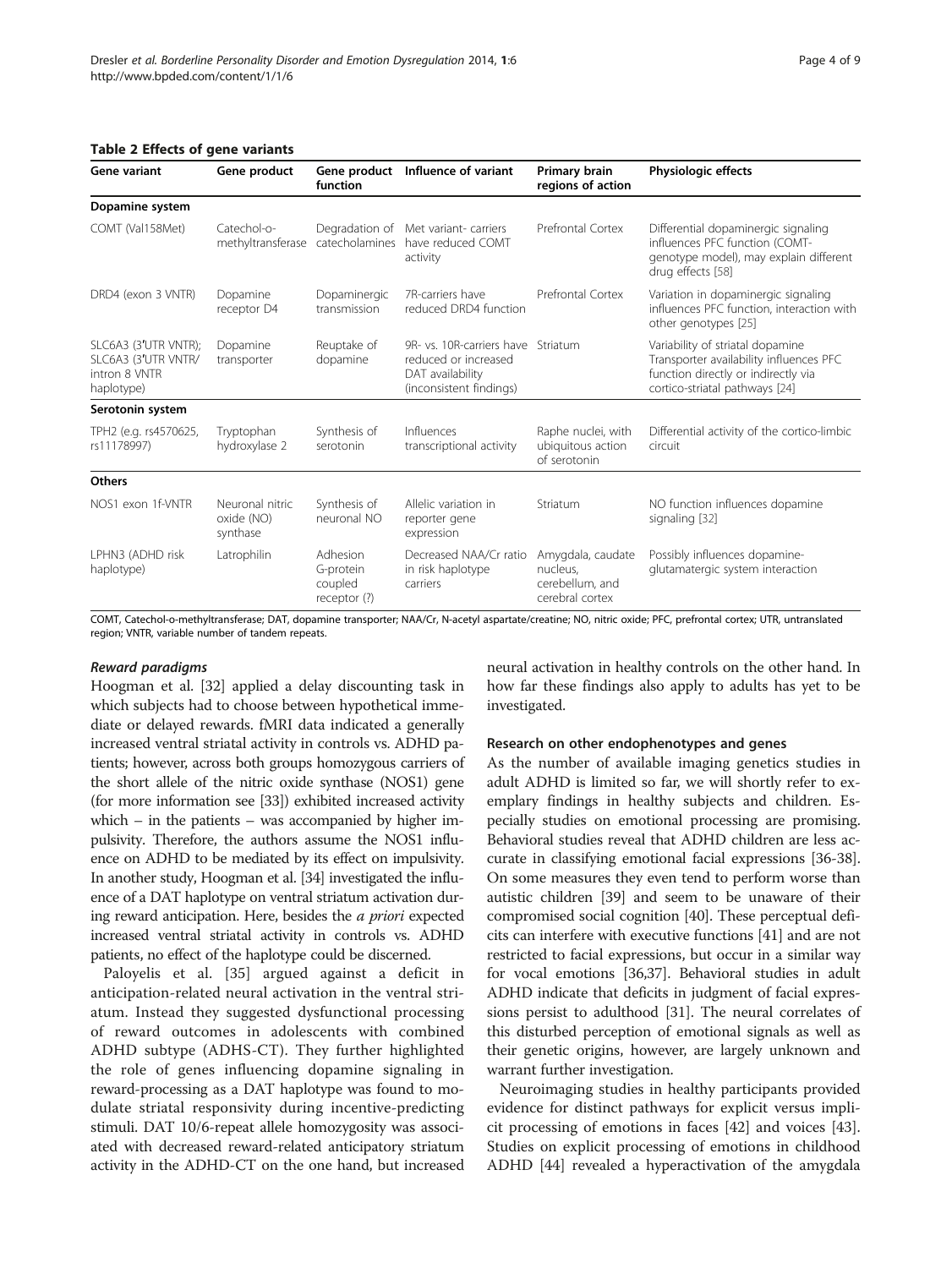during such paradigms. This enhanced activation of the amygdala in ADHD patients is in line with structural findings [\[45](#page-7-0)] as well as with a reduction of dopamine receptors [[46\]](#page-7-0) in this brain area. Genetic imaging studies in healthy subjects demonstrated that brain activation during emotional processing can be strongly influenced by the genotype of key enzymes of dopaminergic pathways including DRD4 [[47](#page-7-0)] and DAT [[48\]](#page-7-0). These genes have been associated with an increased risk for ADHD (for a review see [\[7](#page-6-0)[,27](#page-7-0)]). In particular, the high-activity genotype of COMT is a strong candidate for mediating altered emotional perception in ADHD since it has been shown to be linked to antisocial behavior in this patient group [[49\]](#page-7-0). Similarly, recently described genes such as the brain-expressed GTP-binding RAS-like 2 gene DIRAS2 [\[50](#page-7-0)] and LPHN3 [[27](#page-7-0),[49](#page-7-0)] have also been shown to be associated with personality traits that predispose to socially disruptive behavior. Further candidate genes derived from imaging genetics studies in healthy adults that might impact perception of emotional stimuli in ADHD include the TPH2, which has been shown to modulate amygdala activity to emotional stimuli (rs4570625 G-allele polymorphism, [\[51\]](#page-7-0)), as well as Stathmin 1 (STMN1), a neuronal growth associated protein which is highly expressed in the amygdala that modulates the P300 in an emotional Stroop task (rs182455 C-allele, [[52\]](#page-7-0)). Considering overlapping symptoms with borderline personality disorder (BPD) [[53](#page-7-0)], studying mechanisms related to emotional dysregulation may clarify shared pathways.

Apart from dysfunctional emotional processes, other endophenotypes need to be considered in further studies, e.g., neuropsychological deficits, such as measures of attention, executive function and processing speed [\[54](#page-8-0)]. Furthermore, also other genes in the dopaminergic, serotonergic, noradrenergic and neurotrophic system need to be considered [[7\]](#page-6-0).

# **Discussion**

So far, imaging genetics studies in adult ADHD are – compared to other lines of ADHD research – rather scarce and research is still at its beginning. Nonetheless, the available findings provide an outlook on the potential chances of this research approach which – in combination with complementary approaches – may help to increase our knowledge about the pathophysiological pathways in adult ADHD. Yet, several limitations need to be considered as well (see below).

### Promises

The imaging genetics approach provides an improved insight into possible, important pathophysiological pathways and it allows deriving testable hypotheses that promote a better understanding of the neurobiology of normal and pathophysiologically altered behavior. Studies

reporting that gene variants influence neural markers independently of diagnostic status (e.g., [\[21,23,25,32\]](#page-7-0)) hint at common neural pathways in patients and controls. Such influences are in line with a more continuous model of ADHD phenotypes going beyond simple categorical disorders. Assuming such a continuously distributed trait in the population [\[55,56\]](#page-8-0) – with ADHD being defined by an arbitrary threshold on this trait – may allow to estimate the individual risk for passing this threshold taking into account several single candidate genes. Studies only showing associations in ADHD patients, but not in healthy controls (e.g., [\[24\]](#page-7-0)), hint at more disorder-specific pathways that may influence brain activity – and therefore clinically relevant behavior – independently of shared processes. Here, the presence of specific gene variants may indicate specific (neuropsychological) symptom dimensions, e.g., neural impairment in executive functions.

Candidate genes that have been replicated empirically in large-scale association studies (e.g., DAT) can be tested regarding their functional impact in a hypothesisdriven approach. These genetic findings indicate an involvement of specific psychopathological pathways which can be further investigated in imaging genetics studies: For example, the association of the DAT 9-repeat allele with adult ADHD led to our hypothesis that this allele – which influences the frontal-striatal loop – may be associated with a concurrent less efficient prefrontal functioning in our adult ADHD sample [\[24](#page-7-0)].

Imaging genetics has the potential to be used in a translational manner, thus allowing basic findings to influence practical applications. If specific gene variants are highly associated with altered brain activation in specific cognitive or emotional domains, a more tailored pharmacological or psychotherapeutic intervention can be chosen, thus offering new treatment targets [[57](#page-8-0)]. Mattay et al. [[58](#page-8-0)] found that COMT val/val carriers (i.e. carriers of the high enzyme activity variant putatively showing suboptimal prefrontal function at baseline) displayed more efficient prefrontal function in a working memory task after an amphetamine challenge, whereas in met/met carriers counterproductive effects were observed at high working memory loads. Studying schizophrenic patients, Ehlis et al. [\[59\]](#page-8-0) found the val/val allele to be associated with lower performance and a reduced NGA; furthermore, they showed that patients responded better to typical or atypical antipsychotics depending on their NGA values before treatment [\[60\]](#page-8-0). Using and combining such knowledge may help to more carefully adjust treatment regimes and to reduce side effects.

Complex interactive effects of several genes with individually small impact [[61\]](#page-8-0) have been suggested to underlie ADHD. The increasing number of large-scale studies will enable to investigate putative gene-by-gene interactions and their influence on ADHD-related behavior and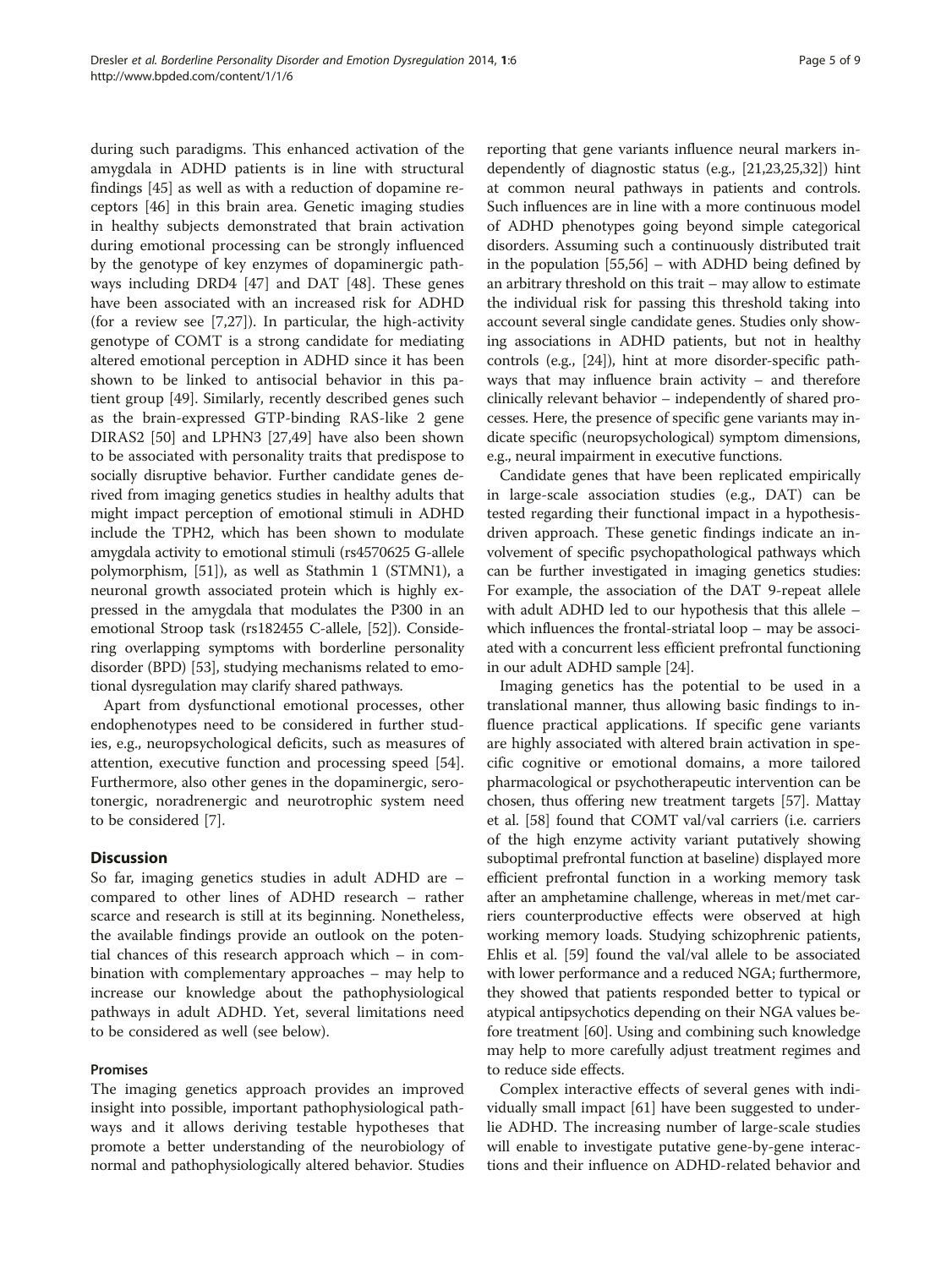neurophysiology (e.g., [\[25](#page-7-0)]). Beyond, also environmental factors contribute to ADHD; however, little is known about precise gene-by-environment interactions on the neural level. Therefore, gene-by-environment interactions could be a further target in such studies augmenting the data from behavioral studies and helping to clarify existing inconsistencies [[62\]](#page-8-0). Integrating imaging genetics to investigate these interactions (for an overview see [[63\]](#page-8-0)) and distinct endophenotypes can lead to more precise statements concerning direct versus indirect effects of genes or environment on ADHD.

Imaging genetics is one element that in combination with other – also distant – research strategies (e.g., in vivo and in vitro investigations, animal models, combined PET-fMRI measurements) helps to identify important pathophysiological mechanisms. For example, the research on the risk haplotype in the LPHN3 gene originated from pedigree linkage studies in a Columbian genetic isolate [[26](#page-7-0)] and was subsequently complemented by association samples in Caucasian samples [[27,](#page-7-0)[64](#page-8-0)]. This convinced us to stratify our ADHD sample regarding this haplotype and we indeed found a reduced prefrontal functioning in the subgroup with two risk alleles [\[29\]](#page-7-0). At the same time, a study investigating the ortholog lphn3.1 in the zebrafish revealed that loss of its function resulted in misplaced diencephalic dopaminergic neurons and hyperactive and impulsive swimming behaviour; furthermore, this could be reversed by the common ADHD drugs methylphenidate and atomoxetine [[28\]](#page-7-0). These findings fit with disturbances in the development of the dopaminergic system being influenced by this protein/receptor complex whose actual function is not well understood. As LPHN3 is not a direct key player in the dopaminergic system, its functional impact has to be further investigated. Here, imaging genetics may help to identify functional processes and underlying brain networks that are affected by gene variants and might link LPHN3 (albeit indirectly) to dopaminergic pathways.

# Current limitations of the reviewed studies

Up to now, most studies in imaging genetics, especially in clinical research, lack large sample sizes. Several factors may contribute to this: e.g., patient recruitment problems or financial issues. Moreover, no longitudinal studies investigating the impact of gene variants across a specific time-span are available. Particularly, the different association of DAT polymorphism with ADHD in childhood vs. adulthood should be further elucidated by longitudinal research.

Although these candidate gene studies provide important information in the context of a clear functional hypothesis, they are unable to discover new genes or their combinations [[65\]](#page-8-0). A genome-wide approach could, but is not feasible in imaging genetics. Furthermore, only investigating single genes might be a restricted perspective on the complexity, as larger influences of noncandidate genes could be missed.

The imaging genetics approach might be problematic, as patients are prone to disorder-related confounds and hence carry a high genetic load which also includes lowfrequency genes (see Box 7 in [[66](#page-8-0)]). This may obscure the effect of single common candidate genes which are the main target of the articles. The investigation of ADHD genes in larger healthy samples could help to assess and avoid these confounds.

Often, the question remains whether the applied imaging paradigms are in fact heritable. To date, a few studies already indicate heritability of the brain activation during working memory [\[67,68\]](#page-8-0) and inhibition [[69](#page-8-0)] which supports the assumption of a heritable endophenotype; however, for most of the paradigms heritability has not been tested.

As dopaminergic candidate genes have been extensively investigated in molecular genetics studies [\[7](#page-6-0)[,70](#page-8-0)], imaging genetics studies should more specifically target these to further elucidate intermediate neurobiological processes.

ADHD shows a considerable overlap in clinical symptoms (e.g., emotional dysregulation) with BPD. High genetic correlations for these disorders support the hypothesis that ADHD in childhood might even be a precursor of BPD in adulthood [[71](#page-8-0)]. Thus, future imaging genetics studies should include patient samples of both disorders to clarify whether identified endophenotypes are specific or reflect a common pathway of these disorders that result in impaired emotion regulation."

Another aspect which is often not considered in current research literature on ADHD is its rather heterogeneous manifestation. Refining research in this respect might reduce contradictory results and simultaneously enhance comparability between studies. Also in this context, imaging genetics could be one approach to define ADHD subtypes that are more strongly related to differences in underlying neurobiology than current "clinical" diagnostic classifications. Some studies focusing on DSM-IV subtypes (inattentive, hyperactive, combined type) did not provide any significant effects [[72](#page-8-0),[73](#page-8-0)], while others revealed age-specific and persistent as well as cross-subtype and subtype-specific gene influences [\[74\]](#page-8-0). Such findings highlight the need to control for factors such as age or comorbid symptoms in imaging genetics studies. Beyond that, the so far scarce evidence of a genetic basis for DSM-IV subtypes needs to be further substantiated. Alternatively, besides diagnostic subtypes, further neuropsychologically based models could be taken into account to cope with the heterogeneity in ADHD. For example, the dual pathway model [\[75](#page-8-0)], subsequently refined to a triple pathway model [[76](#page-8-0)], suggests ADHD-CT to be either a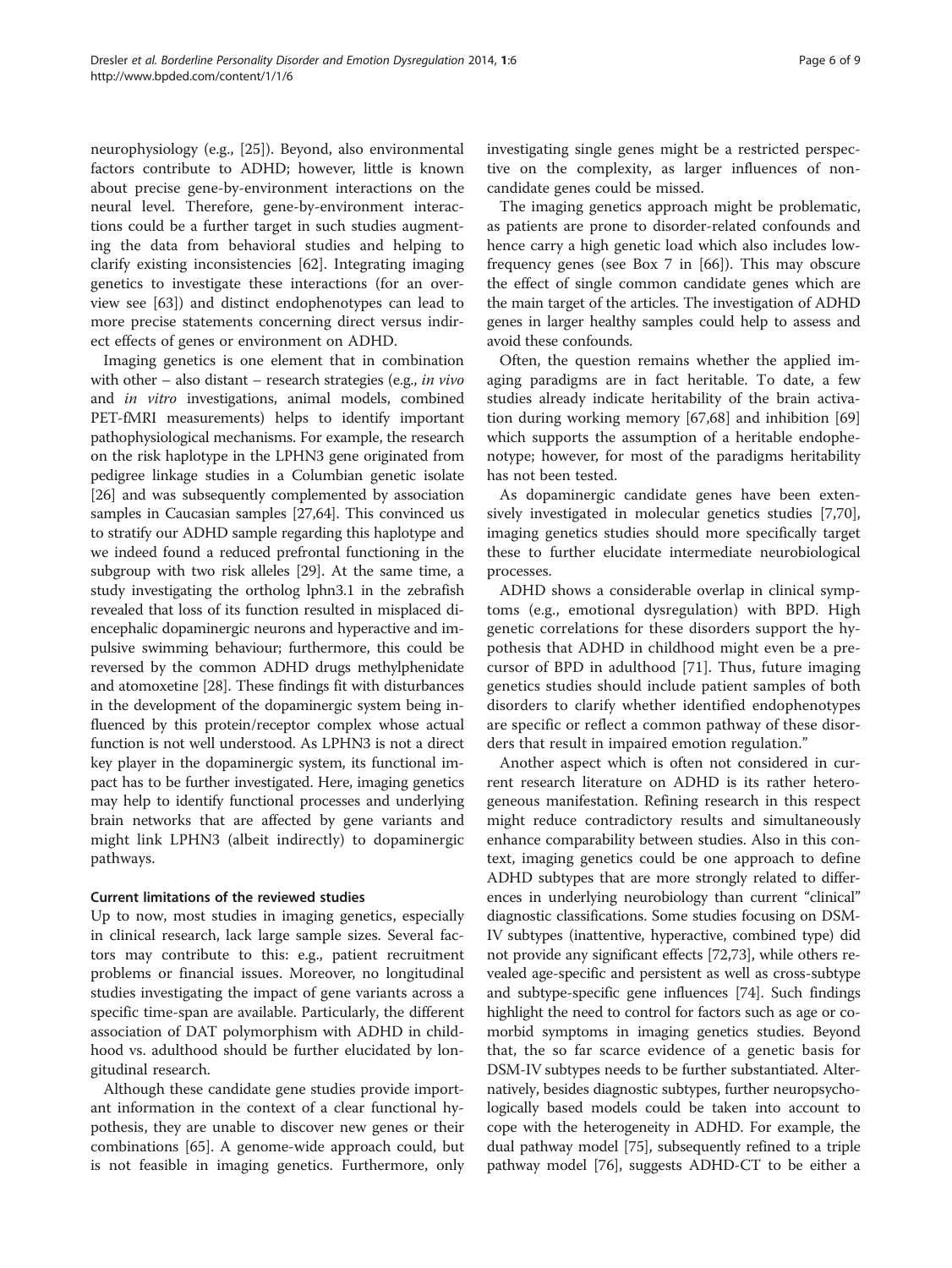<span id="page-6-0"></span>motivational style or a dysregulation of inhibition which in turn are suggested to be based on different pathways in the dopamine system. Even though current models still differ in many ways and could be further corroborated, they share the notion of ADHD as a heterogeneous disorder including different subtypes based on alterations in distinct neural pathways. This common view should be considered when focusing on gene moderating or mediating effects on brain functioning in ADHD with the longerterm objective to diminish inconclusive or contradictory results.

#### Limitations of the review

The review is based on only a few studies which prevents drawing strong unequivocal conclusions. These studies are also rather diverse with regards to paradigm, endophenoype measurement and investigated candidate genes.

### Conclusion

Taken together, current literature on the genetics of ADHD is not conclusive. Here, imaging genetic studies could come into play and lead to new insights regarding the complex and diverse pathways from the level of genetic vulnerability to overt clinical symptoms. Also, presently, the reported research findings are not directly applicable in clinical practice for adult ADHD (diagnostics, treatment, therapy) which is an aspiration for the near future. As in 30% of ADHD patients stimulant treatments do not lead to symptom improvements [[77](#page-8-0)], further research on pharmacogenetics is required. Longterm-studies integrating neuropsychological and neuroimaging methods may advance our comprehension of underlying mechanisms in drug action. Up till now, only one study has combined functional near-infrared spectroscopy imaging and possibly moderating genotypes in a treatment study using methylphenidate [\[78\]](#page-8-0). So, in research on effective and long-term stable treatment, different ADHD subtypes should be taken into account using imaging genetics.

### **Endnote**

One study [\[78](#page-8-0)] was not integrated as both adult and adolescent ADHD patients were investigated, but not analyzed separately.

#### Competing interests

The authors declare that they have no competing interests.

#### Authors' contributions

TD and BB reviewed the literature, wrote the first draft and later finalized the manuscript after the other authors have reviewed it. TE rewrote parts of the manuscript and drafted the affective-motivational paradigms part. KPL rewrote the manuscript especially regarding details of genetics. ACE and AJF designed the concept of the review article and revised the manuscript critically. All authors read and approved the final manuscript.

#### Acknowledgments

Thomas Dresler was partly supported by the LEAD graduate school [GSC1028], a project of the Excellence Initiative of the German federal and state governments.

#### Author details

<sup>1</sup>Department of Psychiatry and Psychotherapy, University of Tübingen, Tübingen, Germany. <sup>2</sup>LEAD Graduate School, University of Tübingen Tübingen, Germany. <sup>3</sup>Graduate School of Neural and Behavioral Sciences, University of Tübingen, Tübingen, Germany. <sup>4</sup> Division of Molecular Psychiatry, Department of Psychiatry, Psychosomatics and Psychotherapy, University of Würzburg, Würzburg, Germany. <sup>5</sup>CIN, Center of Integrative Neuroscience, Excellence Cluster, University of Tübingen, Tübingen, Germany.

#### Received: 24 July 2013 Accepted: 18 October 2013 Published: 12 May 2014

#### References

- 1. Polanczyk G, de Lima MS, Horta BL, Biederman J, Rohde LA: The worldwide prevalence of ADHD: a systematic review and metaregression analysis. Am J Psychiatry 2007, 164:942-948.
- 2. Simon V, Czobor P, Balint S, Meszaros A, Bitter I: Prevalence and correlates of adult attention-deficit hyperactivity disorder: meta-analysis. Br J Psychiatry 2009, 194:204–211.
- 3. Faraone SV, Biederman J: What is the prevalence of adult ADHD? Results of a population screen of 966 adults. J Atten Disord 2005, 9:384–391.
- 4. Matza LS, Paramore C, Prasad M: A review of the economic burden of ADHD. Cost Eff Resour Alloc 2005, 3:5.
- 5. Barkley R: Attention-deficit Hyperactivity Disorder: A Handbook for Diagnosis and Treatment. 2nd edition. New York: Guilford; 1998.
- 6. Biederman J: Attention-deficit/hyperactivity disorder: a selective overview. Biol Psychiatry 2005, 57:1215–1220.
- 7. Franke B, Faraone SV, Asherson P, Buitelaar J, Bau CH, Ramos-Quiroga JA, Mick E, Grevet EH, Johansson S, Haavik J, Lesch KP, Cormand B, Reif A, International Multicentre persistent ADHD Collaboration: The genetics of attention deficit/hyperactivity disorder in adults, a review. Mol Psychiatry 2012, 17:960–987.
- 8. Khan SA, Faraone SV: The genetics of ADHD: a literature review of 2005. Curr Psychiatry Rep 2006, 8:393–397.
- 9. Durston S: A review of the biological bases of ADHD: what have we learned from imaging studies? Ment Retard Dev Disabil Res Rev 2003, 9:184–195.
- 10. Hariri AR, Weinberger DR: Imaging genomics. Br Med Bull 2003, 65:259-270.
- 11. Gottesman II, Gould TD: The endophenotype concept in psychiatry: etymology and strategic intentions. Am J Psychiatry 2003, 160:636-645.
- 12. Lesch KP: Linking emotion to the social brain. The role of the serotonin transporter in human social behaviour. EMBO Rep 2007, 8 Spec No:S24–S29.
- 13. Fallgatter AJ, Jatzke S, Bartsch AJ, Hamelbeck B, Lesch KP: Serotonin transporter promoter polymorphism influences topography of inhibitory motor control. Int J Neuropsychopharmacol 1999, 2:115–120.
- 14. Almasy L, Blangero J: Endophenotypes as quantitative risk factors for psychiatric disease: rationale and study design. Am J Med Genet 2001, 105:42–44.
- 15. Kendler KS, Neale MC: Endophenotype: a conceptual analysis. Mol Psychiatry 2010, 15:789–797.
- 16. Durston S: Imaging genetics in ADHD. Neuroimage 2010, 53:832–838.
- 17. Durston S, de Zeeuw P, Staal WG: Imaging genetics in ADHD: a focus on cognitive control. Neurosci Biobehav Rev 2009, 33:674–689.
- 18. Castellanos FX, Sonuga-Barke EJ, Milham MP, Tannock R: Characterizing cognition in ADHD: beyond executive dysfunction. Trends Cogn Sci 2006, 10:117–123.
- 19. Silva KL, Guimaraes-da-Silva PO, Grevet EH, Victor MM, Salgado CA, Vitola ES, Mota NR, Fischer AG, Contini V, Picon FA, Karam RG, Belmonte-de-Abreu P, Rohde LA, Bau CH: Cognitive deficits in adults with adhd go beyond comorbidity effects. J Atten Disord 2013, 17(6):483–8.
- 20. Rosvold HE, Mirsky A, Sarason I, Bransome ED, Beck LH: A continuous performance test of brain damage. J Consult Psychol 1956, 20:343-350.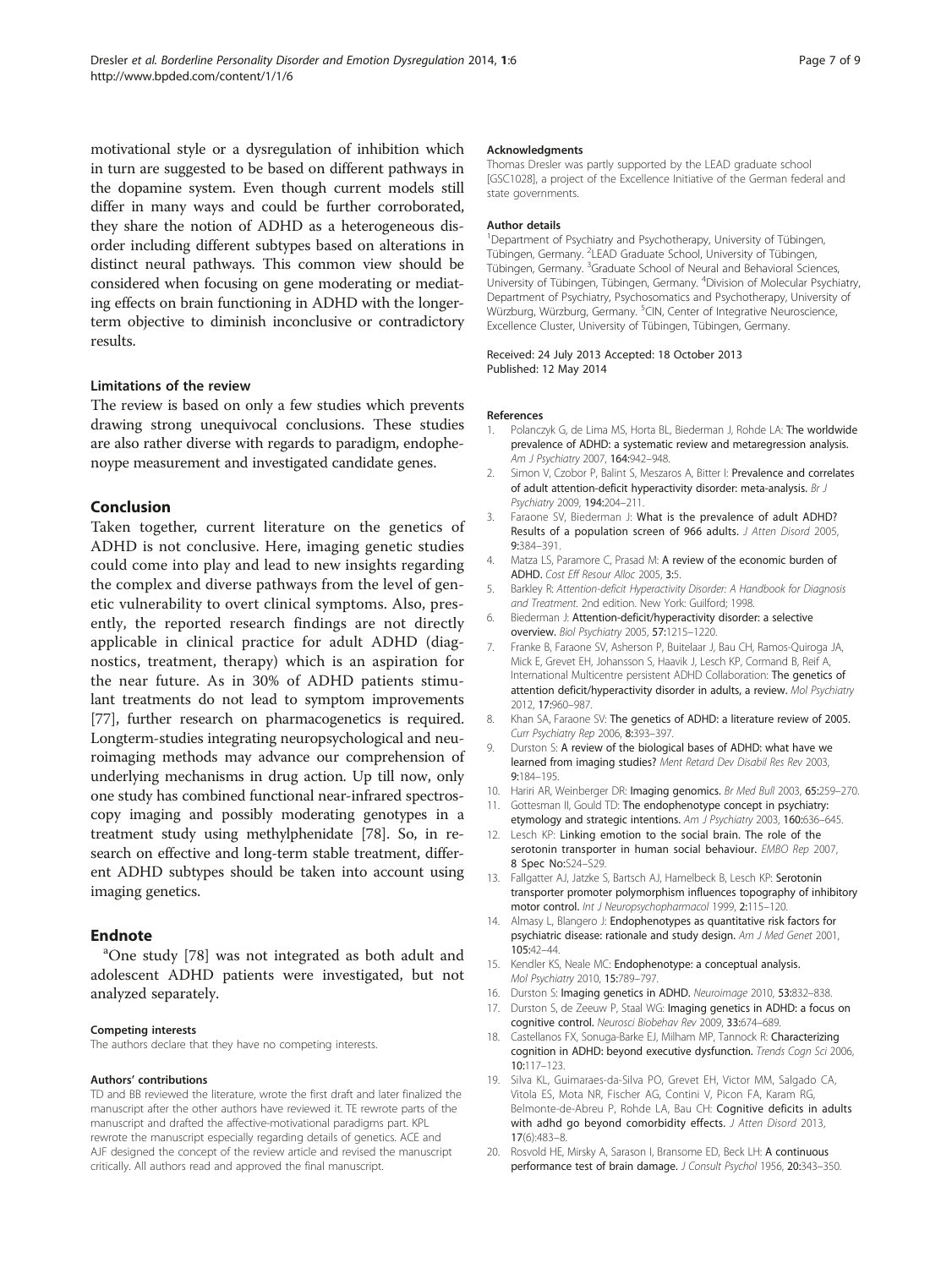- <span id="page-7-0"></span>21. Baehne CG, Ehlis AC, Plichta MM, Conzelmann A, Pauli P, Jacob C, Gutknecht L, Lesch KP, Fallgatter AJ: Tph2 gene variants modulate response control processes in adult ADHD patients and healthy individuals. Mol Psychiatry 2009, 14:1032–1039.
- 22. Franke B, Vasquez AA, Johansson S, Hoogman M, Romanos J, Boreatti-Hummer A, Heine M, Jacob CP, Lesch KP, Casas M, Ribases M, Bosch R, Sanchez-Mora C, Gomez-Barros N, Fernandez-Castillo N, Bayes M, Halmoy A, Halleland H, Landaas ET, Fasmer OB, Knappskog PM, Heister AJ, Kiemeney LA, Kooij JJ, Boonstra AM, Kan CC, Asherson P, Faraone SV, Buitelaar JK, Haavik J, et al: Multicenter analysis of the SLC6A3/DAT1 VNTR haplotype in persistent ADHD suggests differential involvement of the gene in childhood and persistent ADHD. Neuropsychopharmacology 2010, 35:656–664.
- 23. Brown AB, Biederman J, Valera E, Makris N, Doyle A, Whitfield-Gabrieli S, Mick E, Spencer T, Faraone S, Seidman L: Relationship of DAT1 and adult ADHD to task-positive and task-negative working memory networks. Psychiatry Res 2011, 193:7–16.
- 24. Dresler T, Ehlis AC, Heinzel S, Renner TJ, Reif A, Baehne CG, Heine M, Boreatti-Hummer A, Jacob CP, Lesch KP, Fallgatter AJ: Dopamine transporter (SLC6A3) genotype impacts neurophysiological correlates of cognitive response control in an adult sample of patients with ADHD. Neuropsychopharmacology 2010, 35:2193–2202.
- 25. Heinzel S, Dresler T, Baehne CG, Heine M, Boreatti-Hummer A, Jacob CP, Renner TJ, Reif A, Lesch KP, Fallgatter AJ, Ehlis AC: COMT x DRD4 Epistasis Impacts Prefrontal Cortex Function Underlying Response Control. Cereb Cortex 2013, 23:1453–1462.
- 26. Arcos-Burgos M, Castellanos FX, Pineda D, Lopera F, Palacio JD, Palacio LG, Rapoport JL, Berg K, Bailey-Wilson JE, Muenke M: Attention-deficit/ hyperactivity disorder in a population isolate: linkage to loci at 4q13.2, 5q33.3, 11q22, and 17p11. Am J Hum Genet 2004, 75:998–1014.
- 27. Arcos-Burgos M, Jain M, Acosta MT, Shively S, Stanescu H, Wallis D, Domene S, Velez JI, Karkera JD, Balog J, Berg K, Kleta R, Gahl WA, Roessler E, Long R, Lie J, Pineda D, Londono AC, Palacio JD, Arbelaez A, Lopera F, Elia J, Hakonarson H, Johansson S, Knappskog PM, Haavik J, Ribases M, Cormand B, Bayes M, Casas M, et al: A common variant of the latrophilin 3 gene, LPHN3, confers susceptibility to ADHD and predicts effectiveness of stimulant medication. Mol Psychiatry 2010, 15:1053-1066.
- 28. Lange M, Norton W, Coolen M, Chaminade M, Merker S, Proft F, Schmitt A, Vernier P, Lesch KP, Bally-Cuif L: The ADHD-susceptibility gene lphn3.1 modulates dopaminergic neuron formation and locomotor activity during zebrafish development. Mol Psychiatry 2012, 17:946-954.
- 29. Fallgatter AJ, Ehlis AC, Dresler T, Reif A, Jacob CP, Arcos-Burgos M, Muenke M, Lesch KP: Influence of a Latrophilin 3 (LPHN3) risk haplotype on event-related potential measures of cognitive response control in attention-deficit hyperactivity disorder (ADHD). Eur Neuropsychopharmacol 2013, 23:458–468.
- 30. Brown AB, Biederman J, Valera EM, Doyle AE, Bush G, Spencer T, Monuteaux MC, Mick E, Whitfield-Gabrieli S, Makris N, LaViolette PS, Oscar-Berman M, Faraone SV, Seidman LJ: Effect of dopamine transporter gene (SLC6A3) variation on dorsal anterior cingulate function in attention-deficit/ hyperactivity disorder. Am J Med Genet B Neuropsychiatr Genet 2010, 153B:365–375.
- 31. Rapport LJ, Friedman SR, Tzelepis A, Van Voorhis A: Experienced emotion and affect recognition in adult attention-deficit hyperactivity disorder. Neuropsychology 2002, 16:102–110.
- 32. Hoogman M, Aarts E, Zwiers M, Slaats-Willemse D, Naber M, Onnink M, Cools R, Kan C, Buitelaar J, Franke B: Nitric oxide synthase genotype modulation of impulsivity and ventral striatal activity in adult ADHD patients and healthy comparison subjects. Am J Psychiatry 2011, 168:1099–1106.
- 33. Reif A, Herterich S, Strobel A, Ehlis AC, Saur D, Jacob CP, Wienker T, Topner T, Fritzen S, Walter U, Schmitt A, Fallgatter AJ, Lesch KP: A neuronal nitric oxide synthase (NOS-I) haplotype associated with schizophrenia modifies prefrontal cortex function. Mol Psychiatry 2006, 11:286–300.
- 34. Hoogman M, Onnink M, Cools R, Aarts E, Kan C, Arias Vasquez A, Buitelaar J, Franke B: The dopamine transporter haplotype and reward-related striatal responses in adult ADHD. Eur Neuropsychopharmacol 2013, 23:469–478.
- 35. Paloyelis Y, Mehta MA, Faraone SV, Asherson P, Kuntsi J: Striatal sensitivity during reward processing in attention-deficit/hyperactivity disorder. J Am Acad Child Adolesc Psychiatry 2012, 51:722–732. e729.
- 36. Cadesky EB, Mota VL, Schachar RJ: Beyond words: how do children with ADHD and/or conduct problems process nonverbal information about affect? J Am Acad Child Adolesc Psychiatry 2000, 39:1160-1167.
- 37. Corbett B, Glidden H: Processing affective stimuli in children with attention-deficit hyperactivity disorder. Child Neuropsychol 2000, 6:144–155.
- 38. Singh SD, Ellis CR, Winton AS, Singh NN, Leung JP, Oswald DP: Recognition of facial expressions of emotion by children with attention-deficit hyperactivity disorder. Behav Modif 1998, 22:128–142.
- 39. Sinzig J, Morsch D, Lehmkuhl G: Do hyperactivity, impulsivity and inattention have an impact on the ability of facial affect recognition in children with autism and ADHD? Eur Child Adolesc Psychiatry 2008, 17:63–72.
- 40. Pelc K, Kornreich C, Foisy ML, Dan B: Recognition of emotional facial expressions in attention-deficit hyperactivity disorder. Pediatr Neurol 2006, 35:93–97.
- 41. Passarotti AM, Sweeney JA, Pavuluri MN: Differential engagement of cognitive and affective neural systems in pediatric bipolar disorder and attention deficit hyperactivity disorder. J Int Neuropsychol Soc 2010, 16:106–117.
- 42. Critchley H, Daly E, Phillips M, Brammer M, Bullmore E, Williams S, Van Amelsvoort T, Robertson D, David A, Murphy D: Explicit and implicit neural mechanisms for processing of social information from facial expressions: a functional magnetic resonance imaging study. Hum Brain Mapp 2000, 9:93–105.
- 43. Wildgruber D, Ackermann H, Kreifelts B, Ethofer T: Cerebral processing of linguistic and emotional prosody: fMRI studies. Prog Brain Res 2006, 156:249–268.
- 44. Brotman MA, Rich BA, Guyer AE, Lunsford JR, Horsey SE, Reising MM, Thomas LA, Fromm SJ, Towbin K, Pine DS, Leibenluft E: Amygdala activation during emotion processing of neutral faces in children with severe mood dysregulation versus ADHD or bipolar disorder. Am J Psychiatry 2010, 167:61–69.
- 45. Plessen KJ, Bansal R, Zhu H, Whiteman R, Amat J, Quackenbush GA, Martin L, Durkin K, Blair C, Royal J, Hugdahl K, Peterson BS: Hippocampus and amygdala morphology in attention-deficit/hyperactivity disorder. Arch Gen Psychiatry 2006, 63:795–807.
- 46. Volkow ND, Wang GJ, Newcorn J, Fowler JS, Telang F, Solanto MV, Logan J, Wong C, Ma Y, Swanson JM, Schulz K, Pradhan K: Brain dopamine transporter levels in treatment and drug naive adults with ADHD. Neuroimage 2007, 34:1182–1190.
- 47. Pauli P, Conzelmann A, Mucha RF, Weyers P, Baehne CG, Fallgatter AJ, Jacob CP, Lesch KP: Affect-modulated startle reflex and dopamine D4 receptor gene variation. Psychophysiology 2010, 47:25–33.
- 48. Garcia-Garcia M, Clemente I, Dominguez-Borras J, Escera C: Dopamine transporter regulates the enhancement of novelty processing by a negative emotional context. Neuropsychologia 2010, 48:1483–1488.
- 49. Caspi A, Langley K, Milne B, Moffitt TE, O'Donovan M, Owen MJ, Polo Tomas M, Poulton R, Rutter M, Taylor A, Williams B, Thapar A: A replicated molecular genetic basis for subtyping antisocial behavior in children with attention-deficit/hyperactivity disorder. Arch Gen Psychiatry 2008, 65:203–210.
- 50. Reif A, Nguyen TT, Weissflog L, Jacob CP, Romanos M, Renner TJ, Buttenschon HN, Kittel-Schneider S, Gessner A, Weber H, Neuner M, Gross-Lesch S, Zamzow K, Kreiker S, Walitza S, Meyer J, Freitag CM, Bosch R, Casas M, Gomez N, Ribases M, Bayes M, Buitelaar JK, Kiemeney LA, Kooij JJ, Kan CC, Hoogman M, Johansson S, Jacobsen KK, Knappskog PM, et al: DIRAS2 is associated with adult ADHD, related traits, and co-morbid disorders. Neuropsychopharmacology 2011, 36:2318–2327.
- 51. Brown SM, Peet E, Manuck SB, Williamson DE, Dahl RE, Ferrell RE, Hariri AR: A regulatory variant of the human tryptophan hydroxylase-2 gene biases amygdala reactivity. Mol Psychiatry 2005, 10:884–888. 805.
- 52. Ehlis AC, Bauernschmitt K, Dresler T, Hahn T, Herrmann MJ, Roser C, Romanos M, Warnke A, Gerlach M, Lesch KP, Fallgatter AJ, Renner TJ: Influence of a genetic variant of the neuronal growth associated protein Stathmin 1 on cognitive and affective control processes: an eventrelated potential study. Am J Med Genet B Neuropsychiatr Genet 2011, 156B:291–302.
- 53. Philipsen A: Differential diagnosis and comorbidity of attention-deficit/ hyperactivity disorder (ADHD) and borderline personality disorder (BPD) in adults. Eur Arch Psychiatry Clin Neurosci 2006, 256(Suppl 1):i42-i46.